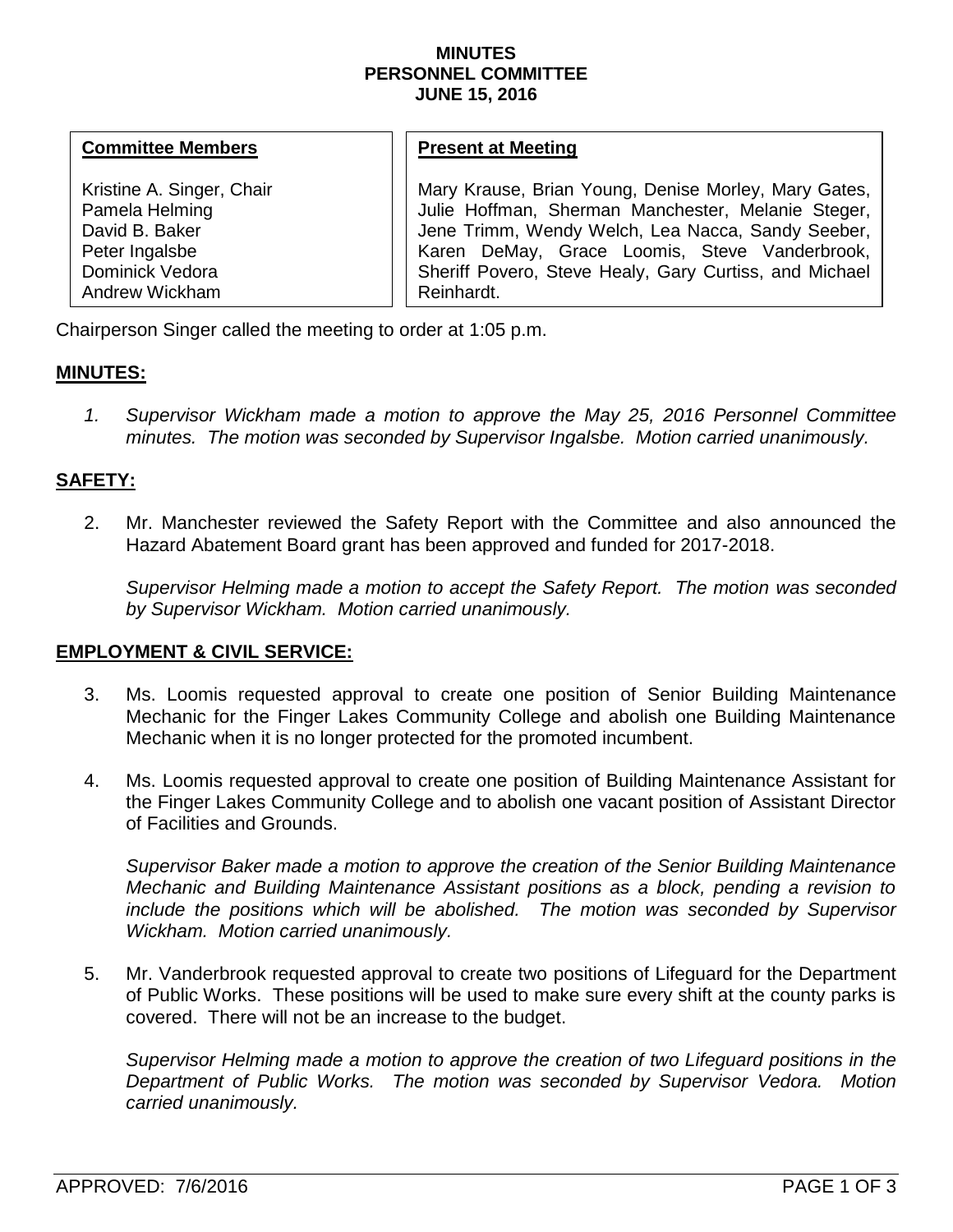#### **MINUTES PERSONNEL COMMITTEE JUNE 15, 2016**

# **OTHER:**

6. Ms. DeMay presented a proposed resolution to establish standard work days for elected and appointed officials for the year 2016.

*Supervisor Baker made a motion to recommend the establishment of standard work days for elected and appointed officials for the year 2016. The motion was seconded by Supervisor Vedora. Motion carried.*

## **INFORMATION ITEMS:**

- 7. Ms. Morley updated the Committee on the following items:
	- NYS Civil Service state provisional rate has been released and is 3.8%. Ontario County's rate is well below this average at only 2%.
	- Chelsea Booth, Human Resources Clerk, has resigned from Human Resources.
	- Information has been distributed to county employees on the new legislation regarding buying back military time toward service credit through the New York State Retirement System.
	- Recruitment challenges have been a recurring concern and she is working with the Human Resources staff to determine possible solutions.
	- Recycling posters will be available at the next Board of Supervisors meeting for any Supervisor who may be interested.
- 8. Ms. Krause updated the Committee on the following items:
	- The Management Retreat on Friday, June 10, 2016 was successful and energizing. A draft mission statement, vision statement, core values, and core behaviors were developed and will be distributed to the Board and departments before a full recommendation is made.
	- Ms. Krause shared a plaque she received because she was awarded the Merit and Fitness Award at the New York State Association of Personnel and Civil Service Officers 2016 Conference. She was honored to receive the individual recognition but she also thanked the entire team for all the great efforts. The Committee congratulated Ms. Krause.

# **LABOR RELATIONS:**

*At 1:20 p.m., Supervisor Baker made a motion for the Personnel Committee to adjourn and reconvene in executive session to discuss employment of a particular person(s) and collective negotiations pursuant to Article XIV of the Civil Service Law. The motion was seconded by Supervisor Vedora. Motion carried unanimously.*